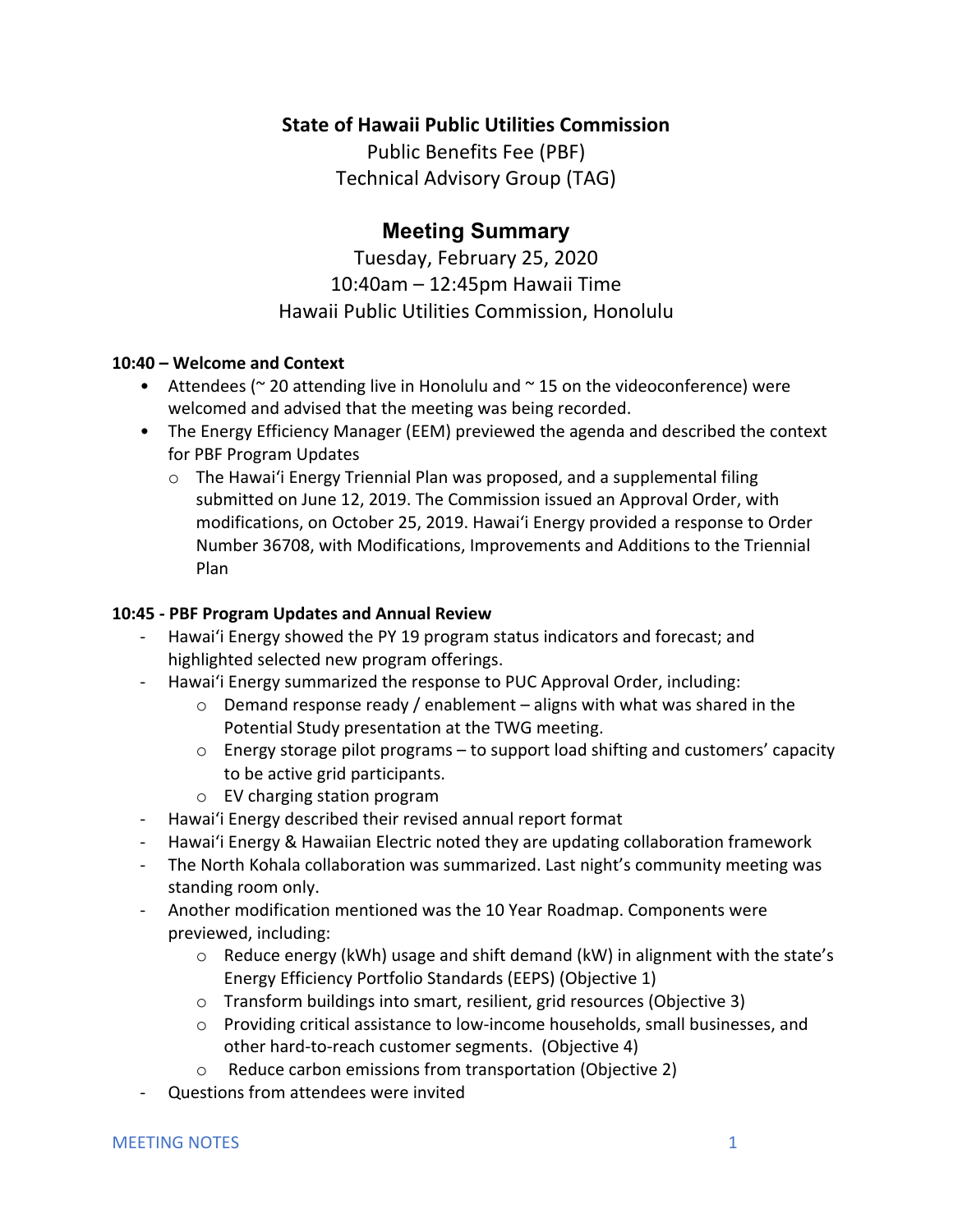### **11:10 – Evaluation, Measurement and Verification Activities**

- The EEM set the context of why we do EM&V
- CY 2019 and PY 2018 EM&V activities are now complete
- Ongoing EM&V activities were summarized, including LED Market Transformation and Codes & Standards Attribution
- Upcoming EM&V activities include Peer (home energy reports) impact evaluation using control group
- Mary Sutter and Jenn Mitchell-Jackson of Grounded Research and Consulting, LLC are two new EEM team members.

### **11:20 – Hawai'i Energy PY2018 Preliminary Verification Results**

- Tetra Tech summarized preliminary verification results. PY2018 targets for many performance targets were met or exceeded.
- A Sankey diagram was shown to provide the resource acquisition PY2018 overview.
- Market transformation, customer equity, customer satisfaction findings were presented.
- Carry-over recommendations from PY17 Verification Report:
	- $\circ$  For fully deemed measures, Hawai'i Energy should use the TRM methodology and eligibility criteria, including rounding the savings values in the same way as the TRM
	- $\circ$  Consider expanding the timing and methods for gathering customer satisfaction results
	- $\circ$  Hawai'i Energy should consider updating the data tracking system to differentiate between different forms of measure quantities recorded at the rebate or measure level
	- o Findings from the verification process should continue to be used to inform TRM updates
- New recommendations:
	- $\circ$  Ensure site inspections are closely examined to catch good-faith mistakes
	- $\circ$  Collect detailed information from customer sources, such as control systems, that will allow for better accuracy on custom calculations
	- $\circ$  Ensure that enough information is available for projects using utility billing regressions to address whether regressions are the best analysis approach
- Tetra Tech described verification work as "an assessment of Hawai'i Energy's program tracking database". Limitations of verification include that savings estimates are not independently calculated, there are no process or market assessment activities
- *There were multiple questions:* 
	- o *Is the verification on current programs? Answer: Tetra Tech was reporting on PY18.*
	- o *Is there a change to verification now that work is via a 3 year plan (e.g., if there is program lag, how does Hawai'i Energy know?) Answer: Correct that this is back looking, but it is fairly quick. We use the Technical Reference Manual. It was also noted that from the Hawai'i Energy perspective: Hawai'i Energy doesn't rely on*

#### MEETING NOTES 2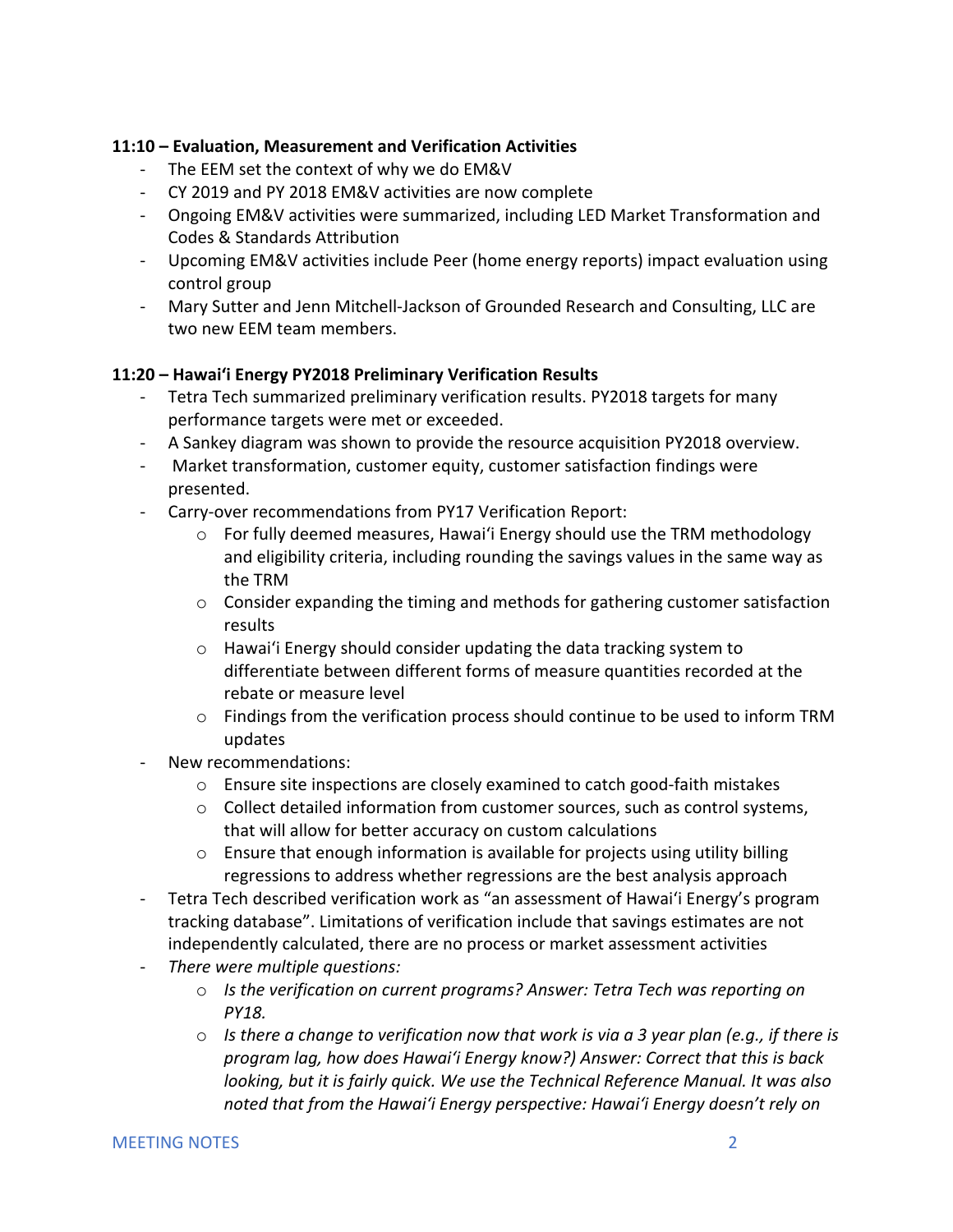*this EM&V; rather they have annual targets, quarterly reporting, and internal monitoring.* 

- o *Is the TRM updated every year? Answer: Yes.*
- o *Is there opportunity for TAG to given input? Answer: Yes – the TAG and HECO did provide ideas.*
- o *What is the process? Answer: our next presenter is going to provide that.*
- o *Two additional participants joined the meeting.*

### **11:45 – TRM Update Highlights**

- AEG described the purpose of the TRM review and updates. Last year, a major review and update was carried out for the PY19 TRM. This year, there were two sets of updates:
	- $\circ$  Mid-year additions to the PY19 TRM in Fall 2019, Hawai'i Energy requested new measures and expanded measures, and corrections and clarifications
	- o Prioritized updates for the PY20 TRM Solicited feedback from TAG, Hawai'i Energy, EEM, HPUC, and Verification Team. Compiled list of 90+ update ideas. All feedback received has been added to the ongoing list.
- The PY21 TRM update process will start this summer
- PY20 TRM Updates were summarized:
	- o Residential Water Heating: Low-Flow Showerheads & Faucet Aerators, Residential Heat Pump Water Heater
	- o Residential HVAC: Whole House Fan and Solar Attic Fan
	- o Commercial HVAC: AC and Heat Pump Measures
	- $\circ$  Cross-Cutting Updates: Clarification of TRB calculations, and of two baseline periods for dual baseline measures. Updated data using latest Hawaii market research. Addition of Codes & Standards tracking sheet
- Key Finding and Implications:
	- o Mid-Year PY19 TRM updates focused on measure additions and clarifications
	- o PY20 TRM updates focused on current and upcoming C&S, TRB clarity, Hawaii conditions, measure additions & expansion
	- $\circ$  When updates are applied to the number of measures planned, the overall effect on the portfolio is expected be a small net increase in lifetime energy savings in PY20 and PY21
	- o Savings reductions are mainly from updates to federal and state minimum efficiency requirements
	- o Savings increases are from updates to the savings estimation approaches
- There were a couple questions:
	- o A *participant asked about the Governor's \$100 million spending on air conditioning? Did the EM&V effort look at the State's expenditure and whether it was a good use of funds. Answer: Hawai'i Energy is in constant coordination with schools, but does not pay for PV-AC incentives.*
	- o *Since this is a Triennial Plan – which TRM gets used? Answer: the general rule is the TRMs are applied prospectively.*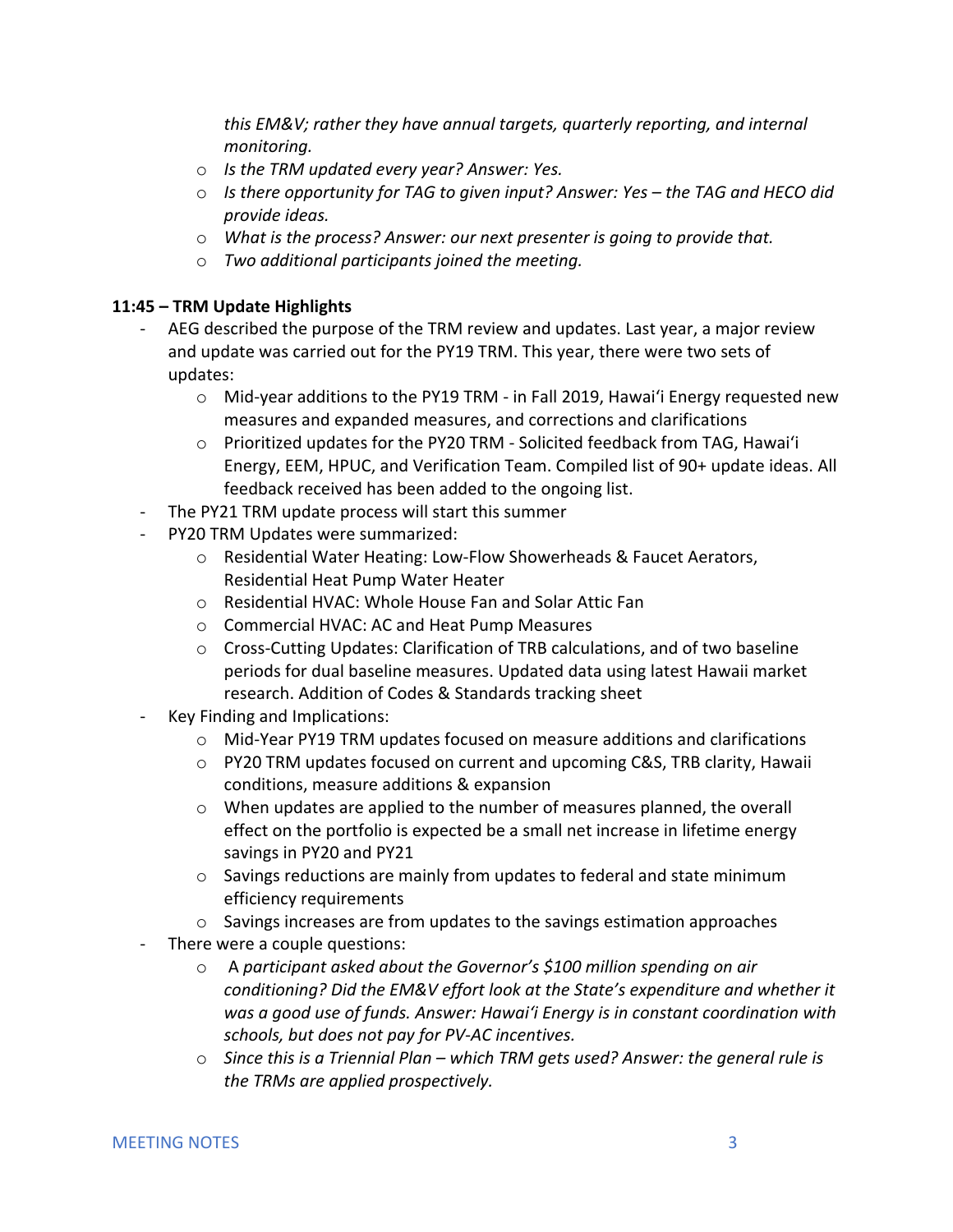#### **12:00 – Public Benefit Fund Surcharge Collection Design**

- The Consumer Advocate and other stakeholders were asked to take a look at how the current PBF was structured. They introduced a presentation focused on the PBF structure and two possible options discussed by the Consumer Advocate and HECO.
- *A participant noted that we have been raising this issue for a number of years.*
- Revenues of the current Public Benefit Fund were shown: 43% residential, 57% commercial. A graph showed why the PBF should be non-by passable.
- Two potential solutions were presented: 1) Fixed Charge and 2) Fixed and Variable Charge. The PBF Surcharge bill impact for some rate schedules were shown.
- Questions
	- o *If you show the graphics for the larger rate schedules, would these rates also go down? Answer: other rate schedule in the appendix. The Demand schedules are harder to figure out where cross points are. The schedules J and P examples were shown. The rates do go down for larger users.*
	- o *Were the rates you show residential and commercial? Answer: just residential. And how did you come up with the 29/71 split? Answer: It was arbitrary – you*  take the \$1 and multiply by the number of bills; whatever is left over falls into the *variable charge. If the fixed charge went up the variable charge could change.*
	- o *Has there been consideration about other models to help with equity (e.g., don't charge low income customers)? Answer: we didn't look specifically at low income customers. Some low-income have quite substantial use. The Commission could look at that. We looked at a percentage of base revenues model, but that has challenges (the rate would be identical to each island, but money collected would be different, given different island fuel costs). So that would bring up equity issues (resulting in different rates by island). It was outside of the construct because we were trying to treat everyone equally. These are just two options as a start for discussion. We are under a tight timeline if we are working to make the rate effective July 1st.*
- Next steps are to collect feedback during March, discuss at DER Stakeholder meeting (3/23), filing in April and Rate effective July 1. Participants were invited to contact Jennifer.baker@hawaiianelectric.com by 3/10.
	- o *What is the dollar amount in terms of sales for customers that have PV systems? Answer: We don't have that number.*
	- o *The person who asked the prior question said that this is an important data point. We need to understand what it means with who pays more and who pays less. We don't want this to address more people than it is intended to address. Answer: We can't treat NEM customers differently so we'd need a legislative solution.*
	- o *There was also a question about legal aspect: how should we think about the legislative requirements related to the NEM customers and what the Commission's authority is to change the surcharge design? Could it be based on consumption (e.g., not billed kWh but the number of kWh that crosses the meter delivered by the company to the customer, or other ways)? Answer: we would need to have all customers on smart meters.*

#### MEETING NOTES 4